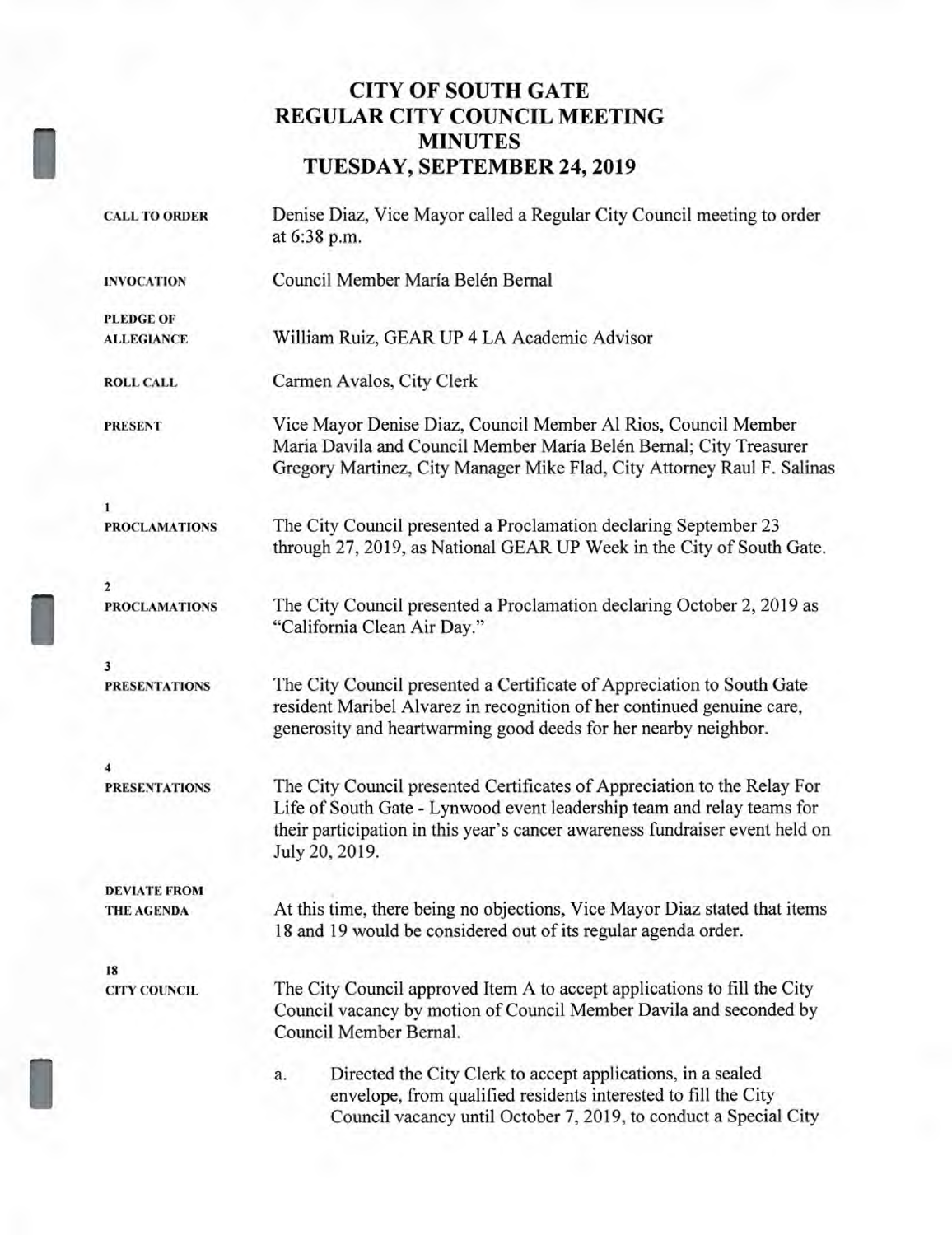| 18                         |                                                                                                                                                                                                                                                                                                                                                                                                                        |  |  |
|----------------------------|------------------------------------------------------------------------------------------------------------------------------------------------------------------------------------------------------------------------------------------------------------------------------------------------------------------------------------------------------------------------------------------------------------------------|--|--|
| <b>CITY COUNCIL CONT'D</b> | Council meeting on October 15, 2019, to interview, select and<br>appoint a qualified resident to serve the remainder of the unexpired<br>City Council Member's term until a new City Council Member is<br>elected at the March 3, 2020, General Municipal Election, and<br>installed, and administer the oath of office to the appointee at the<br>regularly scheduled City Council meeting of October 22, 2019;<br>OR |  |  |
|                            | b.<br>Directing staff and the City Clerk to conduct a Special Municipal<br>Election within 120 days of the calling of a Special Municipal<br>Election to fill said vacancy.                                                                                                                                                                                                                                            |  |  |
|                            | <b>ROLL CALL:</b> Vice Mayor Diaz, yes; Council Member Davila, yes;<br>Council Member Bernal, yes; Council Member Rios, yes.                                                                                                                                                                                                                                                                                           |  |  |
| 19                         |                                                                                                                                                                                                                                                                                                                                                                                                                        |  |  |
| <b>CITY COUNCIL</b>        | The City Council approved A and B.                                                                                                                                                                                                                                                                                                                                                                                     |  |  |
|                            | Re-organized by nominating and selecting a new Mayor and new<br>a.<br>Vice Mayor for a term expiring March 2020, the selection will be<br>ratified by a majority vote of the City Council; and                                                                                                                                                                                                                         |  |  |
|                            | b.<br>The Oath of Office was administered to the newly selected Mayor<br>and Vice Mayor.                                                                                                                                                                                                                                                                                                                               |  |  |
|                            | Vice Mayor Diaz motioned and Council Member Rios seconded to<br>postpone selecting a new Mayor and new Vice Mayor until the<br>appointment of a 5 <sup>th</sup> Council Member.                                                                                                                                                                                                                                        |  |  |
|                            | <b>ROLL CALL:</b> Vice Mayor Diaz, yes; Council Member Davila, no;<br>Council Member Bernal, no; Council Member Rios, yes.                                                                                                                                                                                                                                                                                             |  |  |
|                            | Council Member Bernal was selected as Mayor for a term expiring March<br>2020 by motion of Vice Mayor Diaz and seconded by Council Member<br>Davila.                                                                                                                                                                                                                                                                   |  |  |
|                            | ROLL CALL: Vice Mayor Diaz, yes; Council Member Davila, yes;<br>Council Member Bernal, abstain; Council Member Rios, yes.                                                                                                                                                                                                                                                                                              |  |  |
| <b>RECESS</b>              | The City Council recessed at 9:09 p.m. and reconvened at 9:25 p.m., with<br>all Members of Council present.                                                                                                                                                                                                                                                                                                            |  |  |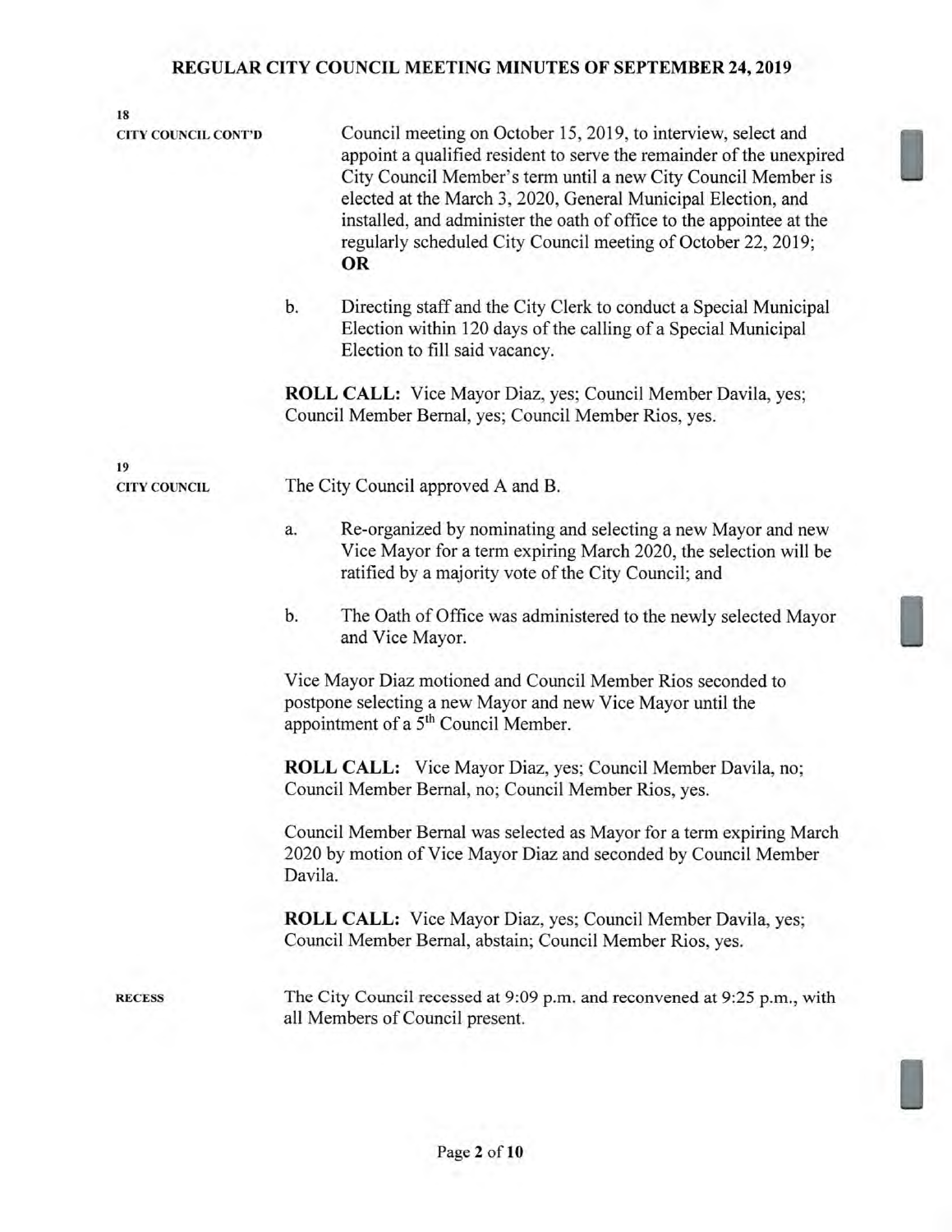**5 GATEWAY SPECIFIC** 

I

I

**I** 

**PLAN** The City Council conducted a Public Hearing to consider waiving the reading in full and introducing an Ordinance adding new Section 11.28.050 (Gateway District Specific Plan), to Chapter 11.28 (Specific Plans), of Title 11 (Zoning), of the South Gate Municipal Code amending the South Gate Zoning Map to include an overlay boundary designation for the Gateway District Specific Plan, and adopting the Initial Study and Negative Declaration in accordance with the California Environmental Quality Act.

> Council Member Davila motioned and Mayor Bernal seconded to continue this item to October 22nd.

Mike Flad, City Manager and Joe Perez, Director of Community Development, provided an overview on this item and stated that eminent domain is not a part on the Gateway District Specific Plan.

Mr. Perez introduced Patricia Anders and Christine Babla from AECOM to provide the presentation for the Gateway District Specific Plan.

Mayor Bernal opened the Public Hearing.

Bill De Witt, 5485 Gardendale Street, wanted to find out if there would be any adverse effects on property owners and their property would not be effected as long as operations are legal.

Mr. Perez stated that all of the existing property usage can operate there in perpetuity until such time that either they sell the property to be developed or develop the properties themselves to be consistent with the existing zoning. This would be considered legal non-conforming usage.

Mr. De Witt asked about the plans for Firestone Place and if it would lose access to Firestone Boulevard at the south end of Firestone Place.

Art Cervantes, Assistant City Manager/Director of Public Works, responded that yes it will still have access.

Mr. De Witt asked if the plan with Metro would include an elevated platform and how many tracks would go through.

Mr. Perez responded that there will be two tracks, one would be freight and one would be light rail. Freight would stay at grade and light would be elevated.

Fabiola Inzunza, 9542 Bowman Avenue, has concerns about connectivity of this projects to other areas of the City.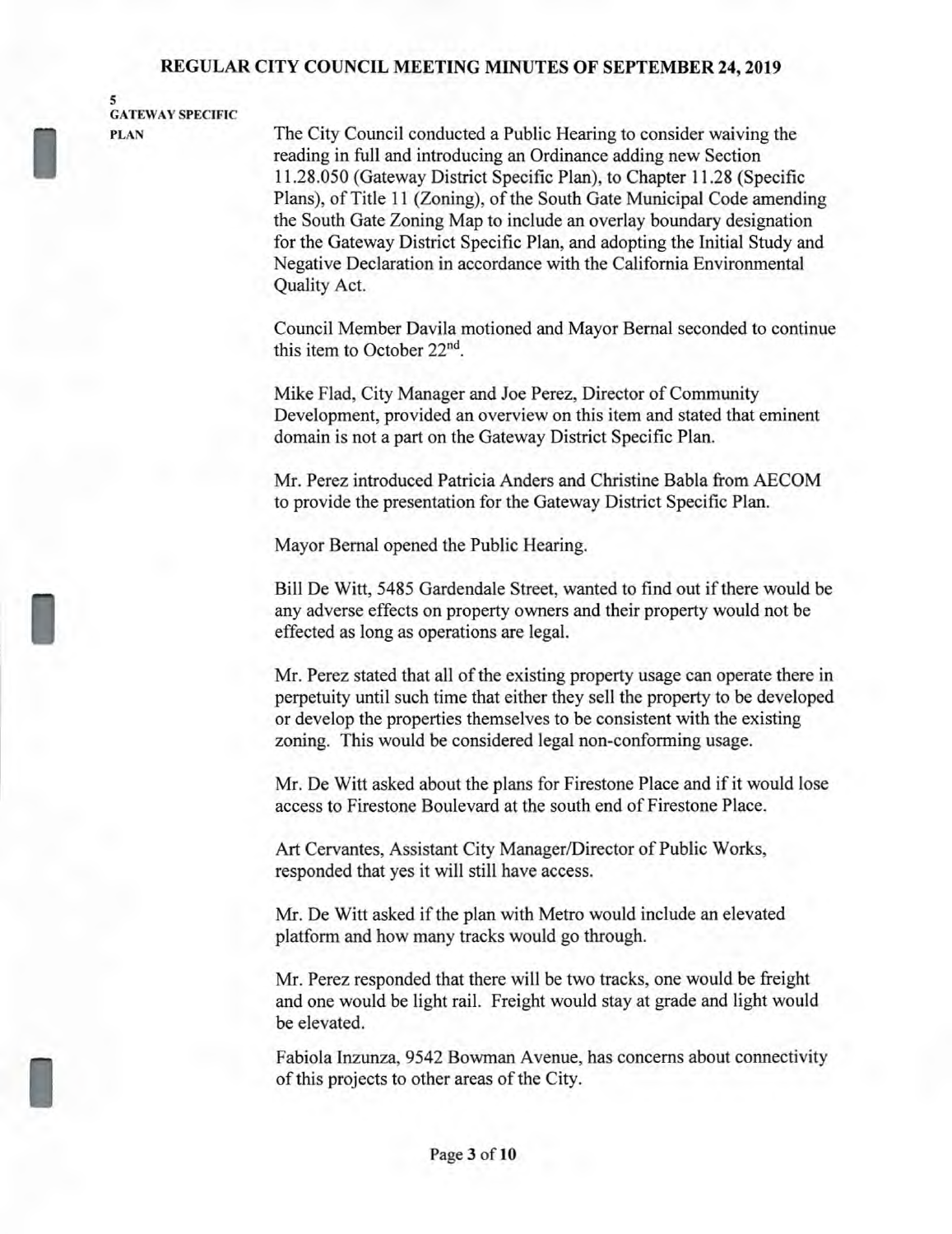## **5 GATEWAY SPECIFIC**

**PLAN CONT'D** Mr. Perez responded the plan does identifies many of the plans that we have in place which demonstrates that this just part of a much larger network of amenities and transportation corridors. A lot of the plan is conceptual but there are two sections of the plan that talk about affordable housing. Another part of the plan encourages developers to take advantage of the density bonus incentives. These are things that are already in place and we encourage developers to make a part of their developments.

Mayor Bernal closed the Public Hearing.

Council Member Rios and Mayor Bernal asked if Metro has the authority to enact eminent domain for the development of the project.

Mr. Flad responded that they do have the authority as the project continues if it is required for parking lots, transformers. At this time the rail lines are being built on the existing footprint. Metro will make a needs assessment on the property they are interested in and then that will be brought to Council.

Council Member Rios thought it would be a good idea to reach out to the City of Cudahy since they are our neighbors in this project.

Mr. Flad said he would do this.

Council Member Davila stated that during her Eco Rapid meetings they share information on what each City is doing.

Council Member Rios stated that there will be another stop in the Hollydale area and asked if we will have another General Plan for that area.

Mr. Flad answered that there is already a Plan in place for Hollydale but there has been a location change since the adoption.

Council Member Rios said that there is potential for a third stop at the Los Angeles River location on a separate line. This is currently being accepted by the County.

Council Member Davila asked to continue this Public Hearing because she would like time to meet with staff on some other issues. She suggested that staff arrange to meet with each Council Member to review the plan.

Mayor Bernal asked if the current zone for that area is all industrial.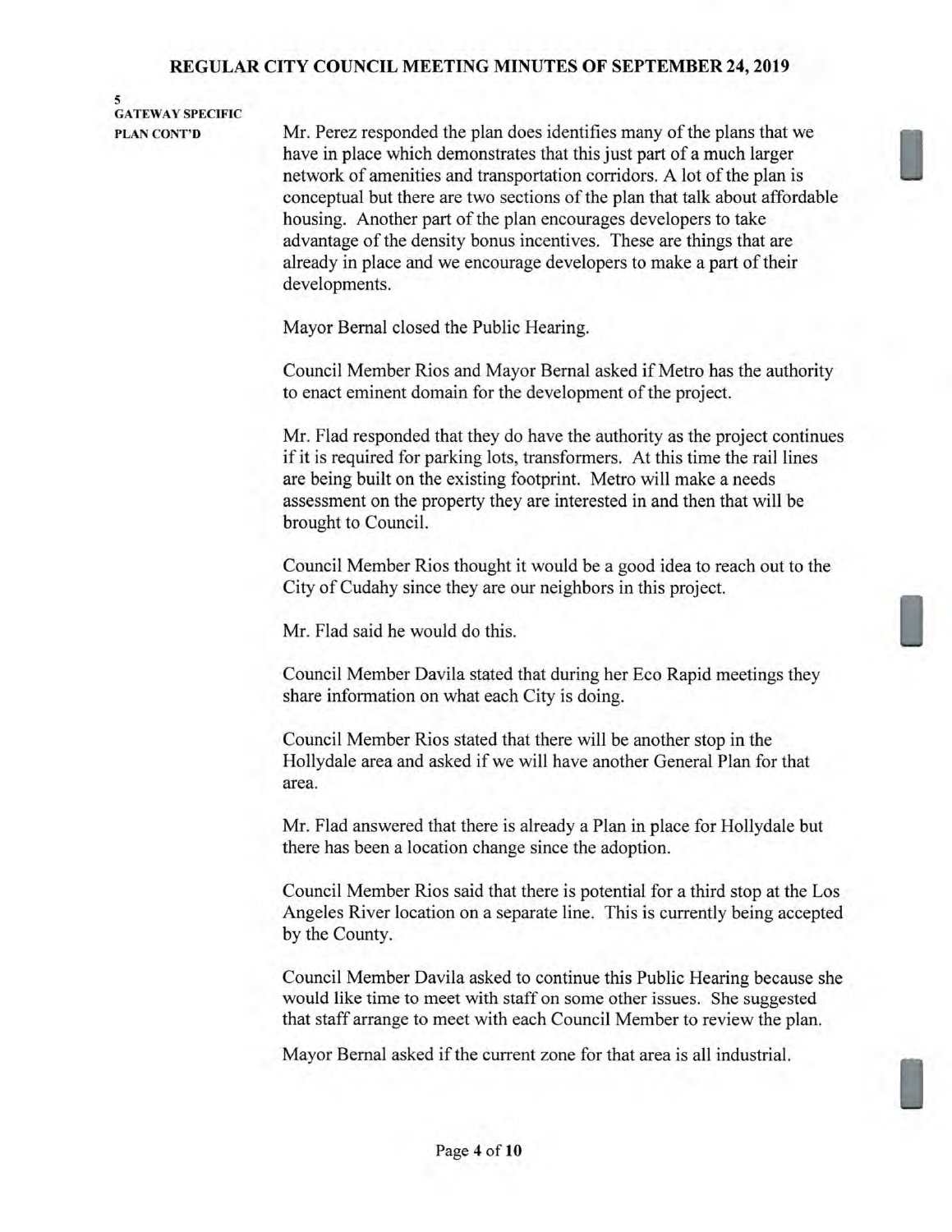**5 GATEWAY SPECIFIC CATEWAY SPE**<br>PLAN CONT'D

Mr. Perez stated that it is not. There are three different zones and these zones will stay in place with this general plan.

Mayor Bernal asked if any comments were received.

Mr. Perez answered that the plan was put out for a public comment period and the negative declaration indicates that there are no significant effects to the environment. He also explained that the City held outreach meetings which were not conducted by Metro.

**6 CDBG HOME** 

1

**1** 

The City Council conducted a Public Hearing and adopted Resolution No. 7883 entitled — A Resolution of the City Council of City of South Gate receiving and approving the program year 2018-2019 Consolidated Annual Performance and Evaluation Report and authorizing the execution of all necessary documents for submittal to the U.S. Department of Housing and Urban Development by motion of Mayor Bernal and seconded by Vice Mayor Diaz.

Mike Flad, City Manager gave an overview of this item to the public and City Council.

Mayor Bernal opened the Public Hearing.

Fabiola Inzunza, 9542 Bowman Avenue, stated that she is a member of the Citizen's Advisory Board and suggested that when an item goes before Council that concerns CDBG funding a report should also be given to the Advisory Board.

Mayor Bernal asked what the standard practice is for getting information to the Advisory Board Members.

Joe Perez, Director of Community Development, answered that when we meet we do give updates on these reports but we can also provide more updates when there is not a meeting.

Council Member Rios has concerns that funding always seems to go to the same organizations and would like to see new organizations get some money.

Greg Martinez, City Treasurer, said that there was a Citizen's Advisory Meeting a few weeks ago but it was cancelled because of an issue here at City Hall.

Mr. Perez answered that this is correct. There was a public safety issue here in City Hall that caused us to cancel the meeting and reschedule.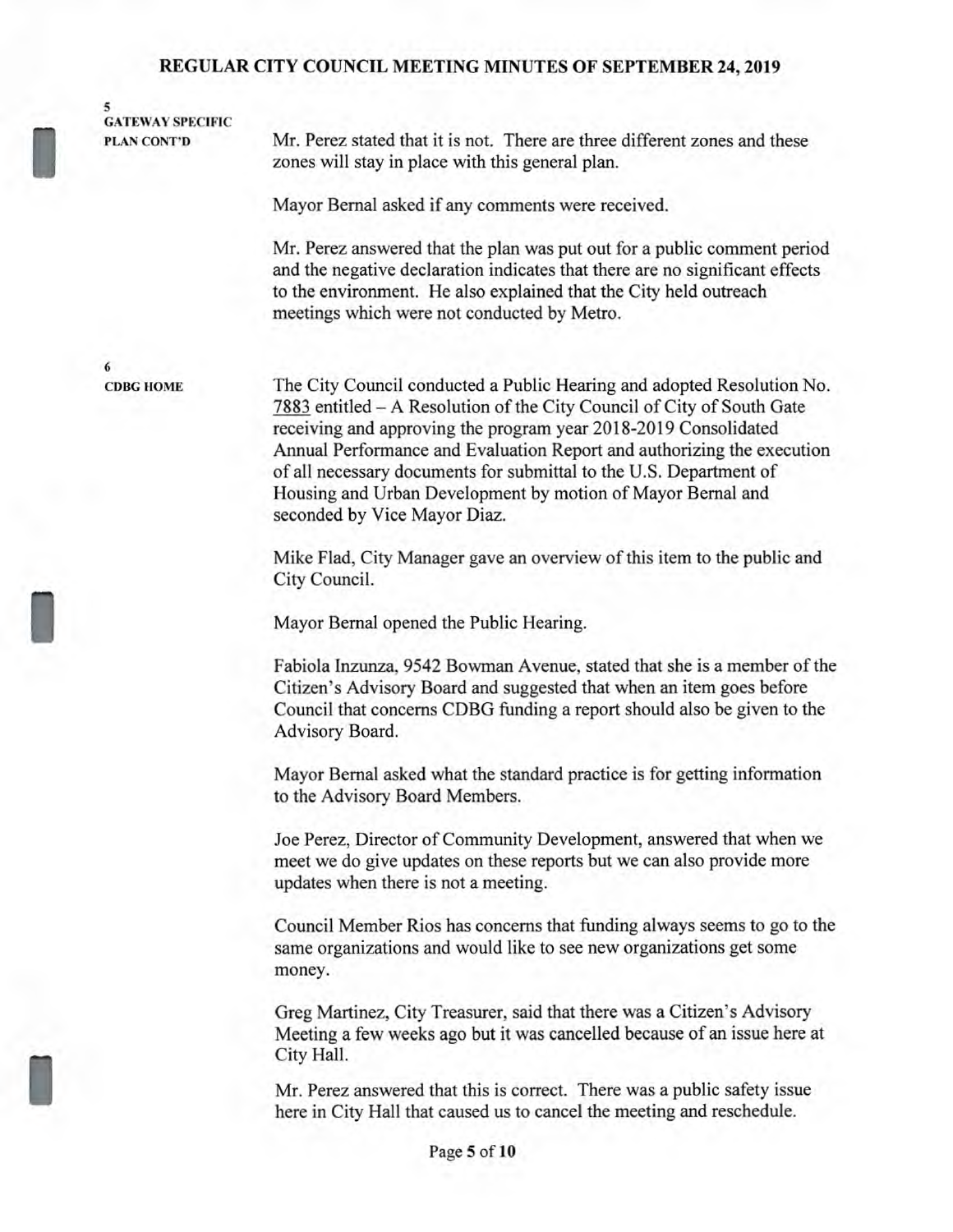| 6<br><b>CDBG HOME CONT'D</b> | Mr. Martinez commended Mr. Perez and staff for notifying the public and                                                                                                                                                                                                                                                                                                                                                                                                                                                             |  |
|------------------------------|-------------------------------------------------------------------------------------------------------------------------------------------------------------------------------------------------------------------------------------------------------------------------------------------------------------------------------------------------------------------------------------------------------------------------------------------------------------------------------------------------------------------------------------|--|
|                              | making sure the building was secure.                                                                                                                                                                                                                                                                                                                                                                                                                                                                                                |  |
|                              | Mayor Bernal closed the Public Hearing.                                                                                                                                                                                                                                                                                                                                                                                                                                                                                             |  |
| 7                            |                                                                                                                                                                                                                                                                                                                                                                                                                                                                                                                                     |  |
| <b>POLICE</b>                | The City Council conducted a Public Hearing and approved A, B, and C<br>by motion of Council Member Davila and seconded by Council Member<br>Rios.                                                                                                                                                                                                                                                                                                                                                                                  |  |
|                              | Authorized utilization of 2019 Edward Byrne Memorial Justice<br>a.<br>Assistance Grant Funds, in the amount of \$44,387 for the purchase<br>of equipment for sworn personnel;                                                                                                                                                                                                                                                                                                                                                       |  |
|                              | Increased the Fiscal Year 2019/20 revenue projection in account<br>b.<br>231-4620 (Police Grants - Edward Byrne Memorial Grant) by<br>\$19,387, from \$25,000 to \$44,387; and                                                                                                                                                                                                                                                                                                                                                      |  |
|                              | Amended the Fiscal Year 2019/20 Police Grants Fund Budget by<br>c.<br>appropriating \$23,504 to account number 231-554-21-6203 for the<br>purchase of bulletproof vests and helmets; \$15,231 to account<br>number 231-554-21-6204 for radio communications and headsets;<br>\$4,320 to account number 231-554-21-6101 for the Narcan Nasal<br>Program administration fees; and \$1,332 to account number 231-<br>554-21-6340 for the required 3% National Incident Based<br>Reporting System allocation for the Police Department. |  |
|                              | Mayor Bernal opened the Public Hearing. Seeing no one step forward;<br>Mayor Bernal closed the audience portion.                                                                                                                                                                                                                                                                                                                                                                                                                    |  |
| 8                            |                                                                                                                                                                                                                                                                                                                                                                                                                                                                                                                                     |  |
| <b>POLICE</b>                | The City Council conducted a Public Hearing and approved A, B, C, and<br>D by motion of Council Member Rios and seconded by Council Member<br>Davila                                                                                                                                                                                                                                                                                                                                                                                |  |
|                              | Authorized utilization of the 2019 Selective Traffic Enforcement<br>a.<br>Program Grant Funds from the State of California Office of Traffic<br>Safety (OTS) for personnel overtime, equipment and training;                                                                                                                                                                                                                                                                                                                        |  |
|                              | Approved the Grant Agreement with the OTS, Grant Number<br>b.<br>PT20123;                                                                                                                                                                                                                                                                                                                                                                                                                                                           |  |
|                              | Authorized the Mayor to execute the Grant Agreement in a form<br>c.<br>acceptable to the City Attorney;                                                                                                                                                                                                                                                                                                                                                                                                                             |  |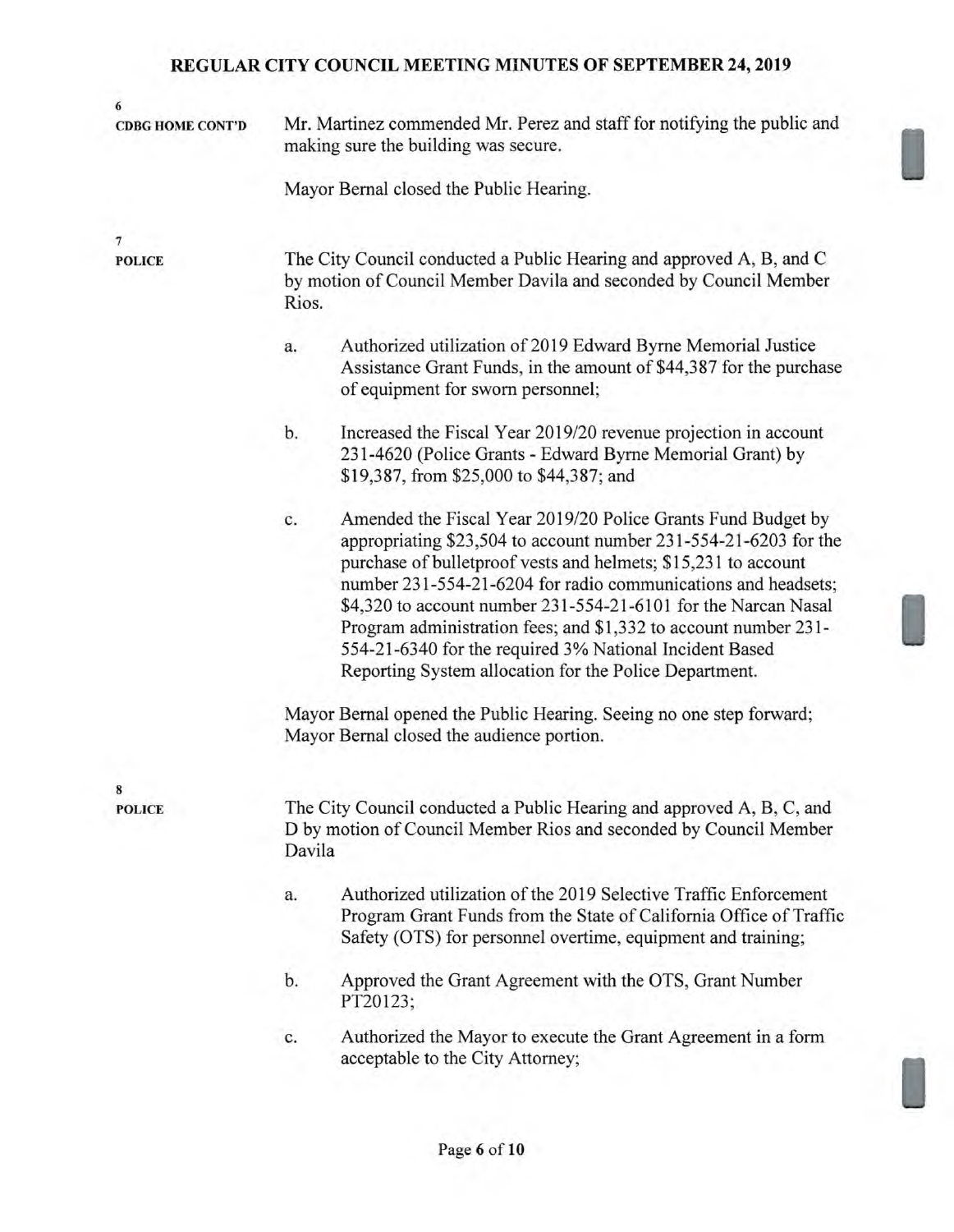**8** 

**POLICE CONT'D** 

- d. Increased the Fiscal Year 2019/20 revenue projection in Account No. 231-4624 (Police Grants - Office of Traffic Safety) by \$89,000 to \$149,895; and
- e. Amending the Fiscal Year 2019/20 Police Grants Fund budget by appropriating \$59,612 to Account No. 231-556-21-5111 for overtime; \$27,645 to Account No. 231-556-21-6204 for equipment; and \$1,743 in Account No. 231-556-21-6340 for training.

Mayor Bernal opened the Public Hearing. Seeing no one step forward; Mayor Bernal closed the audience portion.

**COMMENTS FROM THE AUDIENCE** 

I

I

Virginia Johnson, 5751 McKinley Avenue, has concerns regarding the behavior of some Council Members and Commissioners.

Lisa Baca, California Latino Leadership Institute, thanked City Council for the use of the City offices for the Civic Engagement Academy.

Melissa Alvarado, 10306 Hunt Avenue, announced that the South Gate Women's Club is hosting a fundraising luncheon at the Girls Clubhouse.

Steven Resendiz, 8929 Hildreth Avenue, spoke about the teen court program and he is also looking at starting a newspaper for teens.

Fabiola Inzunza, 9542 Bowman Avenue, would like to have all residents check their voter registration status at LAvote.net. On September 28<sup>th</sup> and  $29<sup>th</sup>$  the county is hosting a mock election which makes it a great chance to check your registration. She spoke on the SCAG regional housing allocation meeting and SCAG is working out the methodology on numbers for housing for each City in the County.

Nick Godoy, 8611 San Gabriel Avenue, spoke on street vendors and illegal dumping of oil. He also stated that the sweepers are coming late.

#### **REPORTS AND COMMENTS**

**FROM CITY OFFICIALS** Paul Adams, Parks and Recreation Director, stated that Speaker Rendon's office had planned a movie in the river for this Saturday but it was cancelled due to the possibility of rain and are planning for Saturday, October 5<sup>th</sup>.

> Greg Martinez, City Treasurer, said the Tweedy Mile Back Pack Giveaway was a great event and the COG is hosting a homeless program on Friday, October **4th.**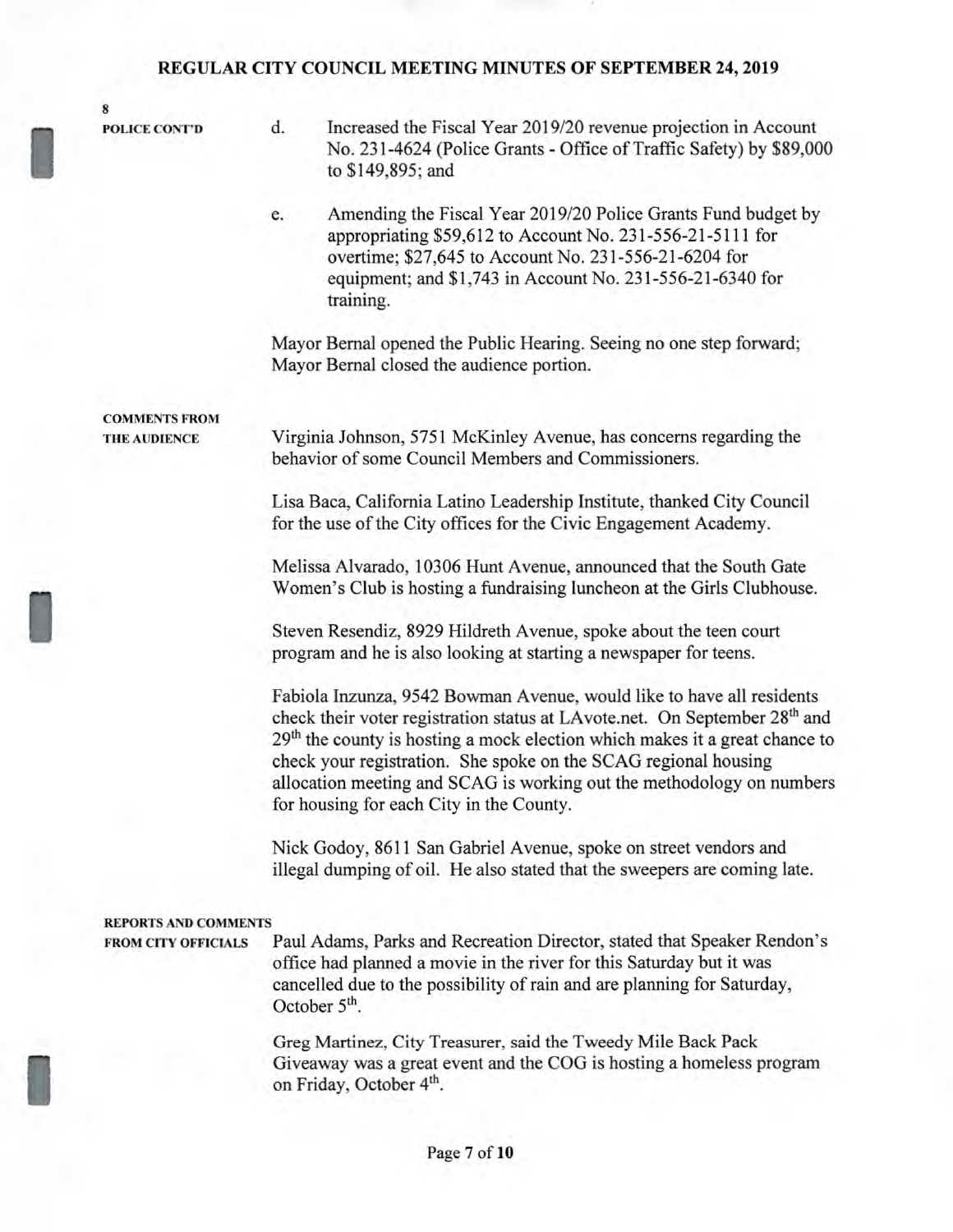### **REPORTS AND COMMENTS FROM CITY OFFICIALS**

**CONT'D** Carmen Avalos, City Clerk spoke about the mock election being held on September 28<sup>th</sup> and 29<sup>th</sup>. Ms. Avalos also reported on the candidate information session for people who are interested in running for office.

> Mayor Bernal asked if Ms. Avalos could explain about how candidates can file for the next election and if anyone has filed to be a candidate.

Ms. Avalos stated that the candidate has to file a form 501 with the City Clerk's Office. This form does not state that you're a candidate but indicates your intention to file. Currently we have three people that have filed the form 501, Mr. Jose De La Paz, Ms. Melissa Alvarado and Mayor Bernal.

Council Member Davila attended the Career College meeting at the Auditorium which was hosted by Assembly Member Rendon.

Council Member Rios asked if we will be having a place to vote nearby.

Ms. Avalos responded that she has been advocating for a voting center to be in South Gate. The County uses our Park facilities extensively and as we continue to have vote centers it would be great for them to give us this opportunity to support our own community.

Council Member Rios stated that there is a Census Committee that will be happening around the same time as elections. With more information to come.

Vice Mayor Diaz attended the Vector Control meeting and reported that there have been 39 cases of West Nile reported, with one case in Huntington Park. Vice Mayor Diaz was selected to be on the American Council of Young Political Leaders. They will be in Washington DC on October  $20<sup>th</sup>$  and she will be meeting with Congresswomen Barragan that morning. She will also be spending 5 days in Hungary and 5 days in Croatia. This is a grant that is paid through the American Council of Young Political Leaders.

Mayor Bernal attended Parke De Dos Rios with the other Council Members.

Vice Mayor Diaz asked to staff to provide a report on the homeless problem in regards to Parke De Dos Rios.

Mayor Bernal spoke about the homeless people now in the parking lots of Azalea and options for providing assistance. She thanked the Tweedy Mile Association and Churches in Action for the backpack giveaway.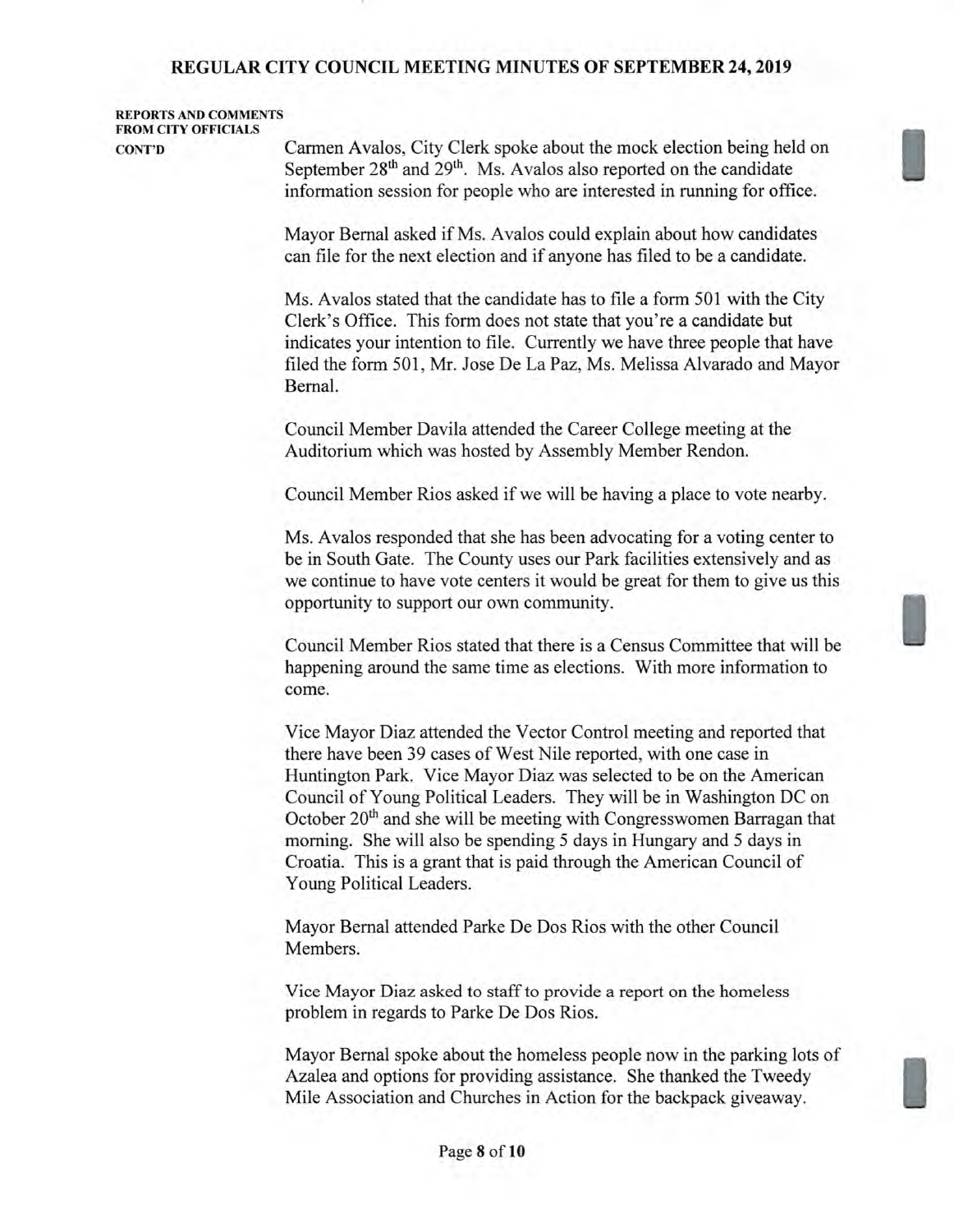**CONSENT CALENDAR** Agenda Items 9, 11, 12 and 15 were approved by motion of Council Member Davila and seconded by Council Member Rios. Item 10 was removed from the agenda by Staff. **9 GOALS SOCCER** The City Council adopted Resolution 7884 entitled — A Resolution of the City Council of City of South Gate temporarily suspending the enforcement of issuing administrative citations to allow for limited alcohol beverage consumption during a private corporate event at the South Gate GOALS Soccer Center, located at South Gate Park, on February 29, 2020 from 9:00 a.m. to 2:00 p.m. was approved during Consent Calendar.

**10** 

**PERSONNEL** The City Council considered adopting a Resolution amending Resolution No. 6454 (Salary Resolution and Position Classification Plan) to create the position of Senior Financial Analyst in the Administrative Services Department, to approve the corresponding job specification, and to update the appropriate salary pay table.

This item was removed from the agenda by Staff.

**11** 

**WATER QUALITY** The City Council adopted Resolution No. 7885 entitled — A Resolution of the City Council of City of South Gate appointing Water Division Manager Christopher Castillo as the Primary Board Member, and Senior Engineer Gladis Deras and Associate Engineer Victor Chavez as the Alternate Board Members to serve on the Governing Board of the Los Angeles Gateway Region Integrated Regional Water Management Joint Powers Authority (GWMA) for a two-year term beginning October 1, 2019 through September 30, 2021 was approved during Consent Calendar.

**12** 

**CITY COUNCIL** The City Council approved A and B during Consent Calendar.

- a. Approved a Professional Services Agreement (Contract No. 3554) with Smith Dawson & Andrews, Inc., to provide federal legislative advocacy services, in an amount not-to-exceed \$40,000; and
- b. Authorized the Mayor to execute the Agreement in a form acceptable to the City Attorney.

**<sup>13</sup>**This Item Was Removed From The Agenda.

**<sup>14</sup>**This Item Was Removed From The Agenda.